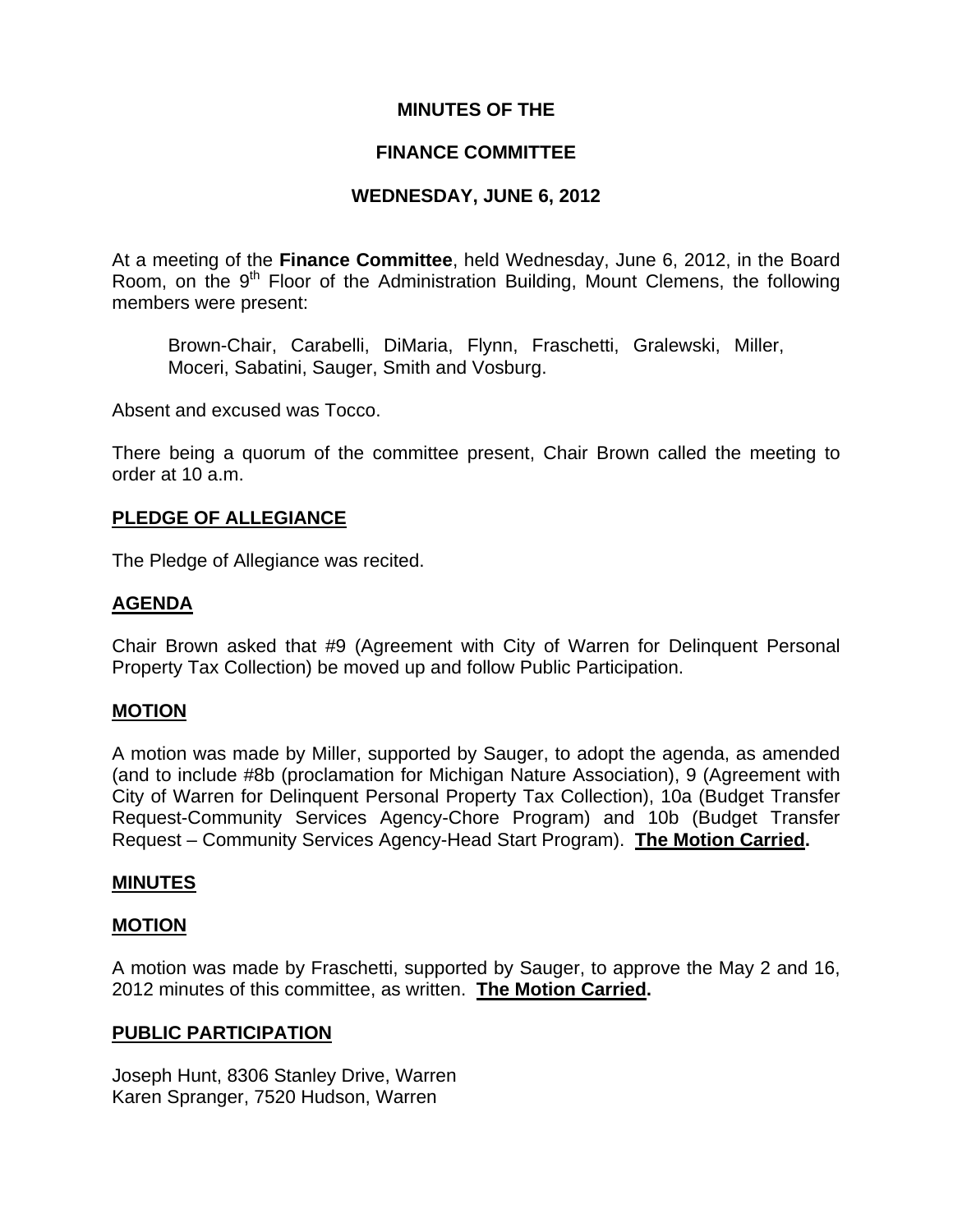# **AGREEMENT WITH CITY OF WARREN FOR DELINQUENT PERSONAL PROPERTY TAX COLLECTION**

# **COMMITTEE RECOMMENDATION – MOTION**

A MOTION WAS MADE BY FRASCHETTI, SUPPORTED BY MILLER, TO RECOMMEND THAT THE BOARD OF COMMISSIONERS APPROVE AN AGREEMENT WITH THE CITY OF WARREN TO COLLECT THE CITY OF WARREN'S DELINQUENT PERSONAL PROPERTY TAXES; FURTHER, A COPY OF THIS BOARD OF COMMISSIONERS' ACTION IS DIRECTED TO BE DELIVERED FORTHWITH TO THE OFFICE OF THE COUNTY EXECUTIVE.

The following commissioners spoke: Miller, Fraschetti, Vosburg and Sauger.

Chair Brown called for a vote on the motion and **THE MOTION CARRIED.**

## **BUDGET TIMELINE FOR SEPTEMBER YEAR-END FUNDS**

## **MOTION**

A motion was made by DiMaria, supported by Sauger, to receive and file the proposed budget timeline for the September year end funds for FY ending 2013.

The following commissioners spoke: Flynn, Miller, Vosburg and Brown.

Chair Brown called for a vote on the motion and **The Motion Carried.** 

## **ADOPT RESOLUTION AUTHORIZING REFUNDING OF THE MACOMB COUNTY BUILDING AUTHORITY BONDS, SERIES 2005, AND APPROVING THE UNDERTAKING TO PROVIDE CONTINUING DISCLOSURE**

#### **COMMITTEE RECOMMENDATION – MOTION**

A MOTION WAS MADE BY FLYNN, SUPPORTED BY SAUGER, TO RECOMMEND THAT THE BOARD OF COMMISSIONERS ADOPT A RESOLUTION AUTHORIZING REFUNDING OF THE MACOMB COUNTY BUILDING AUTHORITY BONDS, SERIES 2005, AND APPROVING THE UNDERTAKING TO PROVIDE CONTINUING DISCLOSURE; FURTHER, A COPY OF THIS BOARD OF COMMISSIONERS' ACTION IS DIRECTED TO BE DELIVERED FORTHWITH TO THE OFFICE OF THE COUNTY EXECUTIVE.

John Axe, Bond Counsel, gave an overview and noted an estimated net savings of \$679,633 if the bonds are refunded.

The following commissioners spoke: Brown, Carabelli, Vosburg, Miller and Fraschetti.

Chair Brown called for a vote on the motion and **THE MOTION CARRIED.**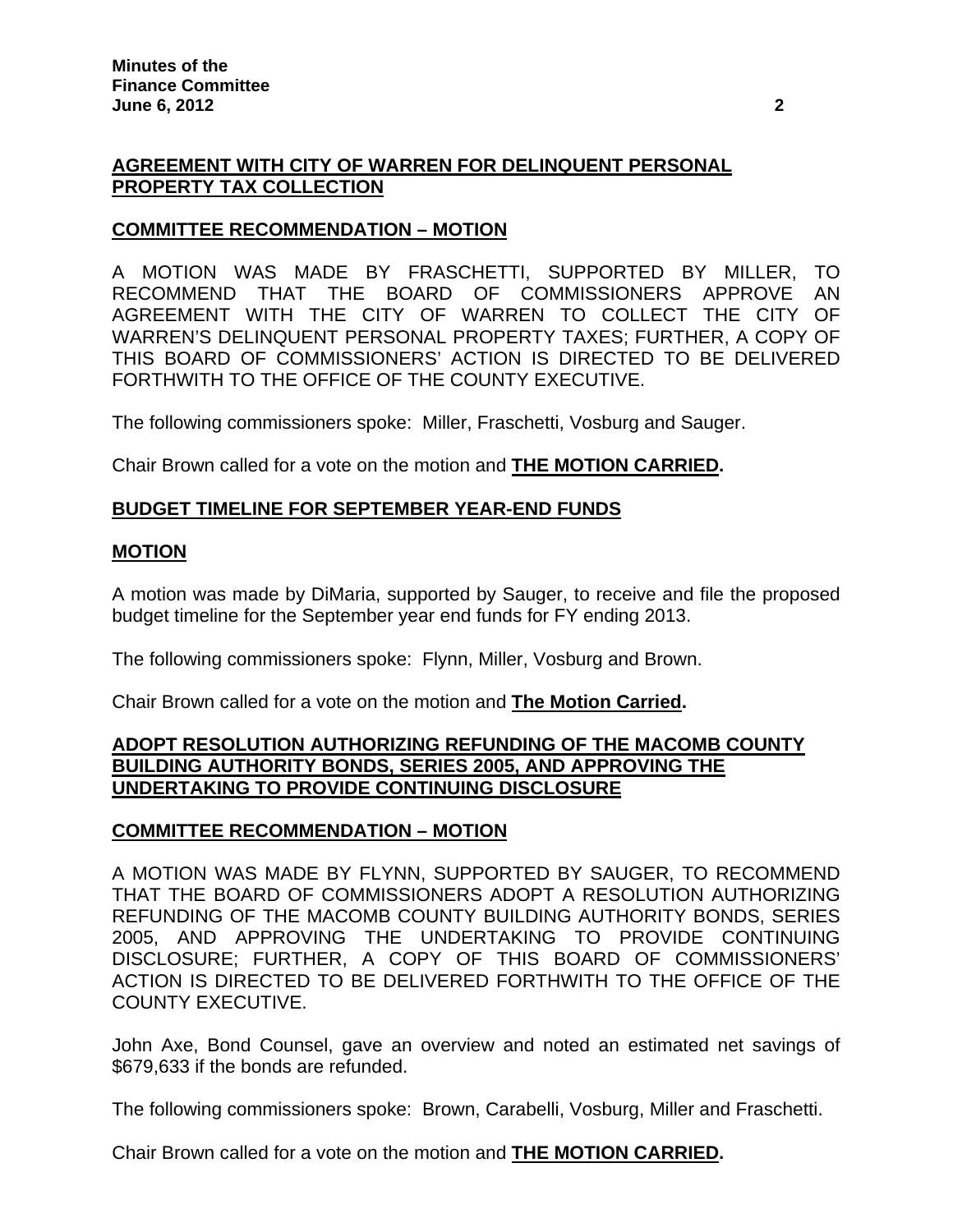### **ADOPTION OF PROCLAMATIONS**

#### **COMMITTEE RECOMMENDATION – MOTION**

A MOTION WAS MADE BY FRASCHETTI, SUPPORTED BY SABATINI, TO RECOMMEND THAT THE BOARD OF COMMISSIONERS ADOPT THE FOLLOWING PROCLAMATIONS:

COMMENDING ALEX BRUNK – EAGLE SCOUT **(OFFERED BY CARABELLI)**  AND

COMMENDING THE MICHIGAN NATURE ASSOCIATION  $- 60^{TH}$ ANNIVERSARY **(OFFERED BY SABATINI AND CARABELLI)**.

#### **THE MOTION CARRIED.**

### **RECOMMENDATIONS FROM 6-5-12 HEALTH & HUMAN SERVICES COMMITTEE MEETING**

#### **Budget Transfer Request/Community Services Agency – Chore Program**

#### **COMMITTEE RECOMMENDATION – MOTION**

A MOTION WAS MADE BY FRASCHETTI, SUPPORTED BY MILLER, TO RECOMMEND THAT THE BOARD OF COMMISSIONERS APPROVE A TRANSFER OF \$39,953 FROM PERSONNEL TO CONTRACT SERVICES WITHIN THE MACOMB COUNTY COMMUNITY SERVICES AGENCY – CHORE PROGRAM AREA AGENCY ON AGING 1B TO PROVIDE DIRECT SERVICES TO LOW INCOME SENIORS IN MACOMB COUNTY; FURTHER, THIS BUDGET ACTION ADDRESSES BUDGETARY ISSUES ONLY. IT DOES NOT CONSTITUTE THE COMMISSION'S APPROVAL OF ANY COUNTY CONTRACT. IF A CONTRACT REQUIRES COMMISSION APPROVAL UNDER THE COUNTY'S CONTRACTING POLICY OR THE COUNTY'S PROCUREMENT ORDINANCE, SUCH APPROVAL MUST BE SOUGHT SEPARATELY; FURTHER, A COPY OF THIS BOARD OF COMMISSIONERS' ACTION IS DIRECTED TO BE DELIVERED FORTHWITH TO THE OFFICE OF THE COUNTY EXECUTIVE. **THE MOTION CARRIED.** 

#### **Budget Transfer Request/Community Services Agency – Head Start Program**

#### **COMMITTEE RECOMMENDATION – MOTION**

A MOTION WAS MADE BY FRASCHETTI, SUPPORTED BY SAUGER, TO RECOMMEND THAT THE BOARD OF COMMISSIONERS APPROVE A TRANSFER OF \$59,000 FROM PERSONNEL TO CAPITAL OUTLAY – COMPUTER EQUIPMENT WITHIN THE MACOMB COUNTY COMMUNITY SERVICES AGENCY – HEAD START PROGRAM TO UPGRADE COMPUTERS IN THE CLASSROOMS; FURTHER, THIS BUDGET ACTION ADDRESSES BUDGETARY ISSUES ONLY. IT DOES NOT